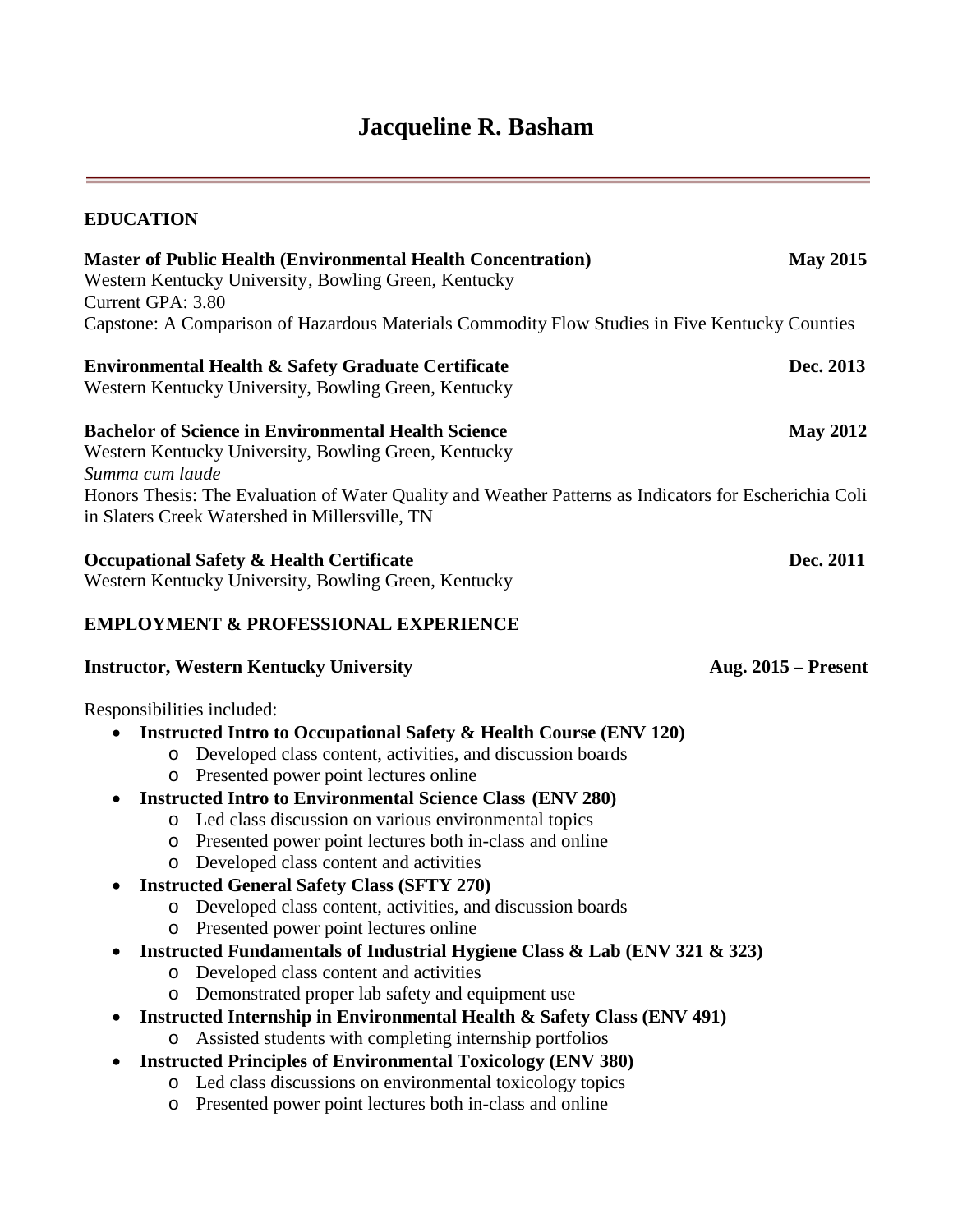|                            | o Developed class content, activities, quizzes, and tests                             |                        |  |
|----------------------------|---------------------------------------------------------------------------------------|------------------------|--|
|                            | <b>Instructed Hazardous &amp; Solid Waste (ENV 480)</b>                               |                        |  |
| $\circ$                    | Developed class content, activities, and discussion boards                            |                        |  |
| $\circ$                    | Presented power point lectures online                                                 |                        |  |
|                            | <b>Instructed Senior Environmental Health Seminar (ENV 486)</b>                       |                        |  |
| O                          | Organized guest speaker to discuss panel interview strategies with students           |                        |  |
| O                          | Assisted students with creating effective resumes and cover letters                   |                        |  |
| O                          | Led class discussions on career choices and interview techniques                      |                        |  |
| ٠                          | <b>Faculty Advisor for Environmental Health Science Student Association</b>           |                        |  |
| O                          | Worked with students to instruct a water safety informational session to elementary   |                        |  |
|                            | students at Ag Safety Day                                                             |                        |  |
| O                          | Organized volunteers for various activities including: Household Hazardous Waste Day, |                        |  |
|                            | Progressive Agriculture Foundation Safety Day, Goodlettsville Stream Clean-Up, Relay  |                        |  |
|                            | for Life, and No Child Hungry Food Drive.                                             |                        |  |
| $\circ$                    | Assisted KPHA with "Get Moving" day at Bowling Green Junior High                      |                        |  |
|                            |                                                                                       |                        |  |
|                            | <b>Teaching Assistant, Western Kentucky University</b>                                | Jan. 2014 - May 2015   |  |
|                            |                                                                                       | Aug. 2012 – Dec. 2012  |  |
|                            |                                                                                       |                        |  |
| Responsibilities included: |                                                                                       |                        |  |
|                            | <b>Instructed Intro to Environmental Science Class (ENV 280)</b>                      | <b>Jan.</b> – May 2015 |  |
| O                          | Led class discussions on various environmental topics                                 |                        |  |
| O                          | Presented Power Point lectures and developed class activities                         |                        |  |
| Proctored exams<br>$\circ$ |                                                                                       |                        |  |
|                            | Assisted with Environmental & Occupational Epi Class (EHS 572)                        | <b>Jan.</b> – May 2015 |  |
| $\circ$                    | Helped students learn SAS commands and functions                                      |                        |  |
| O                          | Graded quizzes and assignments                                                        |                        |  |
| Proctored exams<br>O       |                                                                                       |                        |  |
|                            | <b>Assisted with Environmental Health Online Course (PH 385)</b>                      | Aug. – Dec. 2014       |  |
| $\circ$                    | Posted quizzes, assignments and exams on Blackboard                                   |                        |  |
| $\circ$                    | Graded quizzes, assignments, discussion boards and exams                              |                        |  |
|                            | <b>Instructed Industrial Hygiene Lab (ENV 323)</b>                                    | <b>Jan.</b> – May 2014 |  |
| O                          | Calibrated air quality equipment and water quality equipment                          |                        |  |
| O                          | Developed laboratory quizzes and administered them to the class                       |                        |  |
| O                          | Explained and demonstrated proper use of laboratory equipment                         |                        |  |
| O                          | Led class discussion about occupational safety and health issues                      |                        |  |
|                            | <b>Assisted with Industrial Hygiene Class (ENV 321)</b>                               | <b>Jan.</b> – May 2014 |  |
| O                          | Aided students with worksheets for noise and heat exposure, gas laws, etc.            |                        |  |
| O                          | Created answer keys for several assignments and exams                                 |                        |  |
| O                          | Demonstrated and explained how to solve gas law equations in-class                    |                        |  |
|                            | Assisted with Hazardous & Solid Waste Online Course (ENV 480)                         | <b>Jan.</b> – May 2014 |  |
| O                          | Created Power Point presentations based off the textbook                              |                        |  |
| O                          | Graded quizzes, assignments, discussion boards and exams                              |                        |  |
|                            | <b>Assisted with Intro to Water Resources Course (ENV 375)</b>                        | Aug. – Dec. 2012       |  |
| O                          | Developed discussion assignments for class                                            |                        |  |

o Graded quizzes and assignments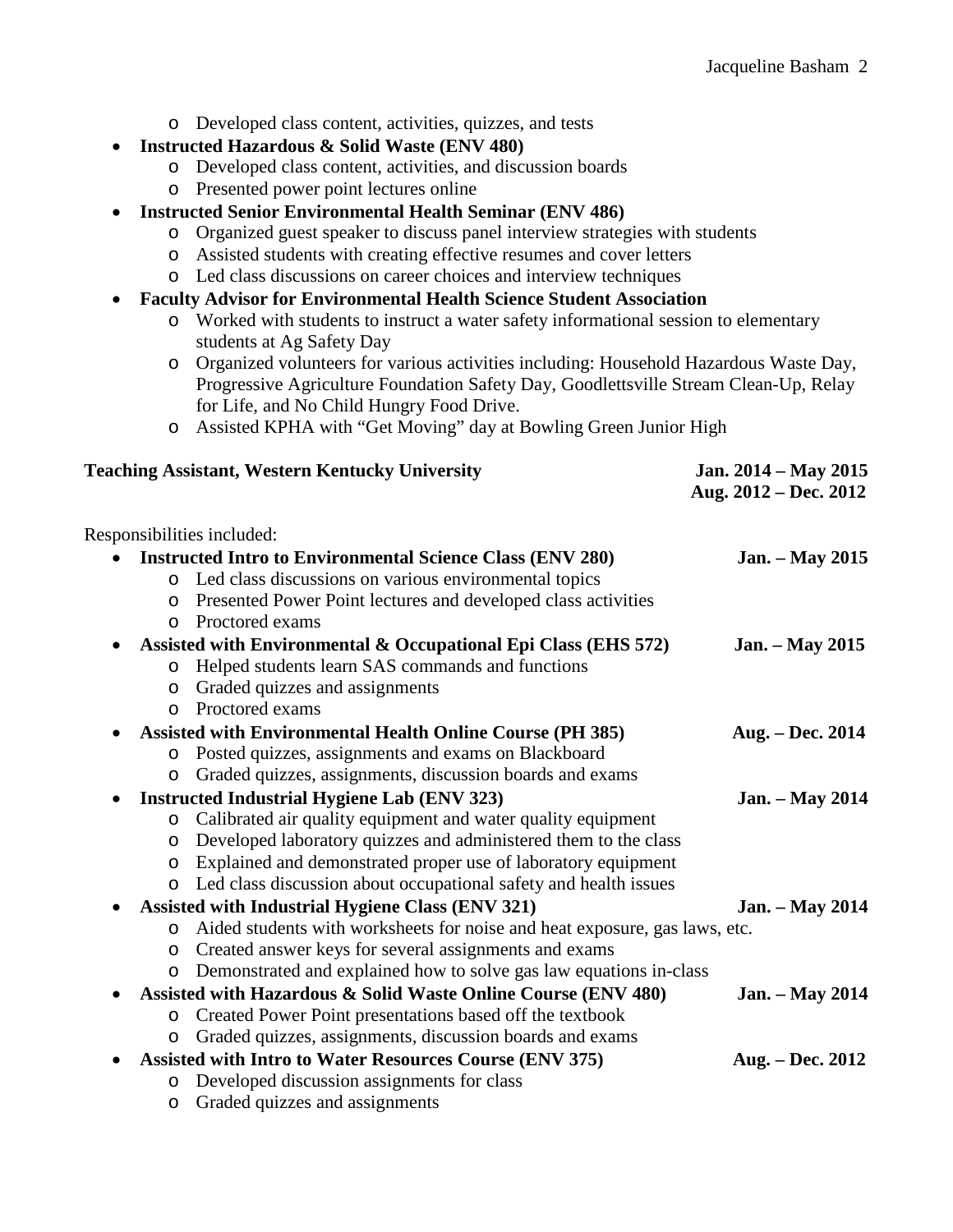o Calibrated and demonstrated water quality equipment

#### • **Assisted with Environmental Measurement Course (ENV 495) Aug. – Dec. 2012**

- o Assisted in developing research topics and abstracts
- o Reviewed final presentations

#### **Graduate Assistant, Western Kentucky University Aug. 2012 – May 2013**

 **Jan. 2014 – May 2015**

- Assisted with writing and presenting information for ergonomics research project
- Developed a literature review and presentation about Gulf War Illness
- Entered and analyzed data for hazardous commodity flow studies
- Created first drafts of hazardous commodity flow study reports
- Assisted with research on estrogen concentrations in local water
- Worked with other students to develop a PSA video for the public health department

## **Student Worker, USDA Agricultural Research Service May – Dec. 2013**

- Built 4-inch soil columns to use for experiments
- Developed and completed multiple laboratory background trials for soil columns
- Tested various media types and antibiotic concentration
- Determined background concentrations of bacteria in multiple soils
- Tested swine lagoon effluent for bacteria and antibiotic-resistant bacteria

#### **PUBLICATIONS**

Taylor, R., Golla, V., and **Basham, J.** (*In Progress*). A Comparison of Hazardous Materials Commodity Flow Studies in Five Kentucky Counties.

Watkins, C. M., Macy, G. M. B., Golla, V., Lartey, G. K., **Basham, J. R.** The "Total Worker Health" Concept: A Case Study in a Rural Workplace (2018). *Journal of Occupational and Environmental Medicine*. https://journals.lww.com/joem/pages/aboutthejournal.aspx

**Brown, Jacqueline**, "The Evaluation of Water Quality and Weather Patterns as Indicators for Escherichia Coli in Slaters Creek Watershed in Millersville, Tennessee" (2012). *Honors College Capstone Experience/Thesis Projects.* Paper 347. http://digitalcommons.wku.edu/ stu\_hon\_theses/347

## **TECHNICAL REPORTS**

Taylor, Ritchie D.; **Basham, J.R**.; Golla, V, "Pike County, Kentucky Hazardous Material Commodity Flow Study: Final Report" (August 2018).

Taylor, Ritchie D.; **Basham, J.R**.; Golla, V, "Oldham County Hazardous Material Commodity Flow Study: Final Report" (August 2017).

Taylor, Ritchie D.; Golla, Vijay; **Brown, Jacqueline**, "Shelby County Hazardous Material Commodity Flow Study: Final Report" (August 2015).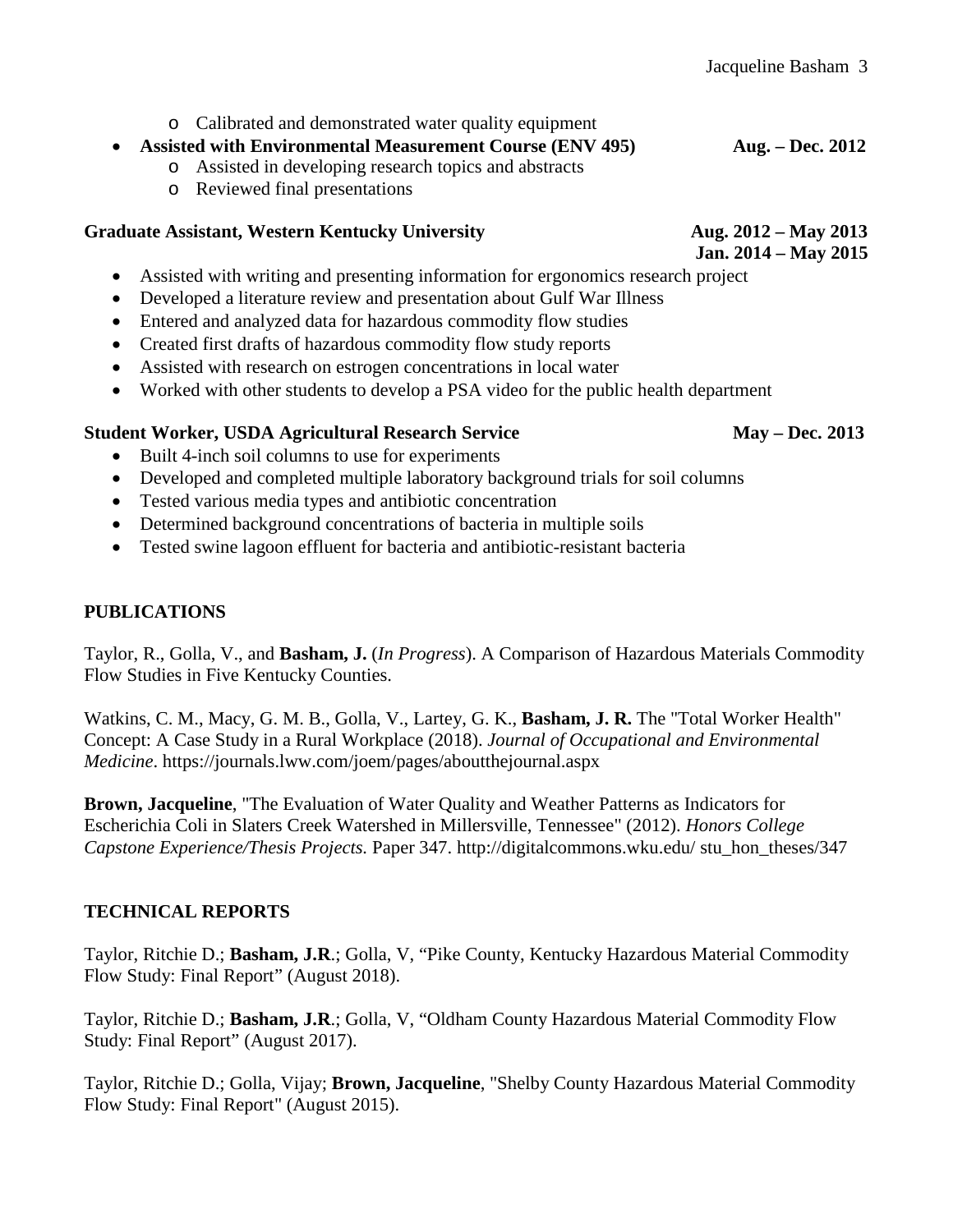Golla, Vijay; Taylor, Ritchie D.; **Brown, Jacqueline**; and Danny Blevins, "Rowan County Hazardous Material Commodity Flow Study: Final Report" (August 2014).

Taylor, Ritchie D.; Golla, Vijay; **Brown, Jacqueline**; and Wesley Delk, "Montgomery County Hazardous Material Commodity Flow Study: Final Report" (August 2014).

Golla, Vijay; Taylor, Ritchie D.; **Brown, Jacqueline**; Makinen, Bryan; Richards, Carl; and Makinen, Bryan, "Madison County, Kentucky, Hazardous Materials Commodity Flow Analysis: Final Report" (August 2014).

Taylor, Ritchie; Golla, Vijay; Myatt, Bob; Advani, Shailesh; Gole, Pragati; Nair, Rasmi; **Brown, Jacqueline**; Willis, Nate; and Barringer, Ellen, "Warren County, Kentucky Hazardous Materials Commodity Flow Analysis, Final Report" (2010).

#### **PRESENTATIONS**

"Assessment of Diesel Particulate Matter in City of Bowling Green Fire Stations," City of Bowling Green Fire Department Personnel, Bowling Green, KY, January 14, 2019

"Hazardous Material Commodity Transport in Kentucky & Tools for Emergency Management," Kentucky Environmental Health Association Annual Conference, Bowling Green, KY, April 15, 2018

"Oldham County, Kentucky Hazardous Commodity Flow Study," Oldham County Local Emergency Planning Commission for Oldham County Emergency Management, La Grange, KY, January 4, 2018

"A Statewide Analyses of Hazardous Materials Incidents in Kentucky," 69th Annual Kentucky Public Health Association Conference, Owensboro, KY, April 11-13, 2017

"Hazardous Materials Commodity Flow Studies in Kentucky and Future Directions," Kentucky Emergency Response Commission for Kentucky Emergency Management, Versailles, KY, January 28, 2017

"A Comparison of Hazardous Materials Flow in Five Kentucky Counties: Urban vs. Rural Gradient," American Industrial Hygiene Conference & Exposition, Baltimore, MD, May 21-26, 2016

"An Innovative Approach to Service Learning and Watershed Management," Kentucky Public Health Association, Louisville, KY, March 26-28, 2013

"An Innovative Approach to Service Learning and Watershed Management," American Water Resource Association, Jacksonville, FL, November 12-15, 2012

"Water Quality Monitoring as a Tool for Assessing E. Coli Contamination in the Slaters Creek Watershed," Kentucky Public Health Association, Louisville, KY, March 27-30, 2012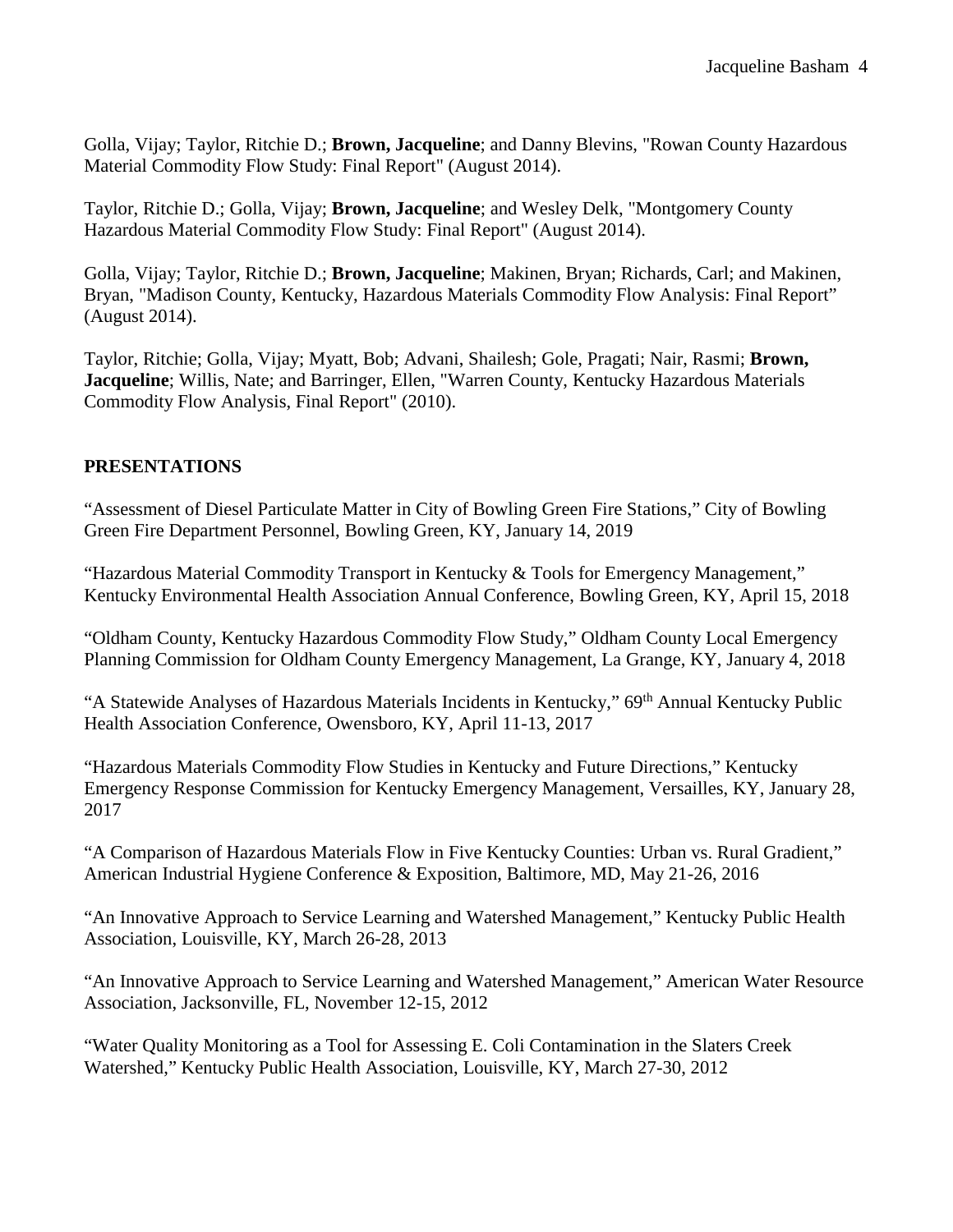#### **GRANT-FUNDED / CONTRACT PROJECTS**

Contract, "City of Goodlettsville – Stream Corridor Assessment", Amount: \$9950.00, Awarded, Start: July 1, 2018, End: June 30, 2019. Taylor, R. (PI); **Basham, J. (Co-PI).**

Contract, "City of Goodlettsville – Turbidity Water Quality Study", Amount: \$3819.00, Awarded, Start: June 29, 2018, End: September 30, 2018. Taylor, R. (PI); **Basham, J. (Co-PI)**

Contract, "City of Goodlettsville – Watershed Health Education", Amount: \$9954.00, Awarded, Start: June 1, 2018, End: June 30, 2019. Taylor, R. (PI); **Basham, J. (Co-PI).**

Contract, "Assessment of Diesel Particulate Exposures in the City of Bowling Green Fire Department", Amount: \$2500.00, Awarded, Start: May 15, 2018, End: November 30, 2018. Taylor, R. (PI); Golla, V. (Co-PI); **Basham, J. (Co-I).**

Grant, "NIOSH Training Grant," Amount: \$250,000.00, Awarded, Start: October 1, 2017, End: September 30, 2022. Golla, V. (PI); Taylor, R. (Co-PI); **Basham, J. (Co-I);** Hwang, J. (Co-I).

Grant, "Hazmat Commodity Flow Study in Pike County, KY," Amount: \$34,500.00, Awarded, Start: May 15, 2018, End: August 31, 2018. Taylor, R. (PI); **Basham, J. (Co-PI);** Golla, V. (Co-I).

Grant, "Hazardous Materials Commodity Flow Analysis in Oldham County, KY," Amount: \$34,364.00, Awarded, Start: May 15, 2017, End: September 30, 2017. Taylor, R. (PI); Golla, V. (Co-PI); **Basham, J. (Co-I).**

Contract, "Watershed Health Assessment, City of Portland, TN," Amount: \$9,994.00, Awarded, Start: August 25, 2016, End: June 30, 2017. Taylor, R. (PI); **Basham, J. (Co-I).**

Grant, "Total Worker Health in Rural Workplaces: Challenges of Implementation and Follow-up," Amount: \$12,000.00, Awarded, Start: August 4, 2016, End: June 30, 2017, Closed: June 30, 2017. Watkins, C. (PI); Golla, V. (Co-PI); Macy, G. (Co-I); Lartey, G. (Co-I); **Basham, J. (Co-I).**

Contract, "Bacteriological and Water Quality Assessment of the Mansker Creek Watershed," Pending. Taylor, R. (PI); **Basham, J. (Co-I);** Shirley, M. (Co-I); Hunton, R. (Co-I).

Contract, "Bioassessment of the Mansker Creek Watershed," Pending. Taylor, R. (PI); **Basham, J. (Co-I)**; Hunton, R. (Co-I).